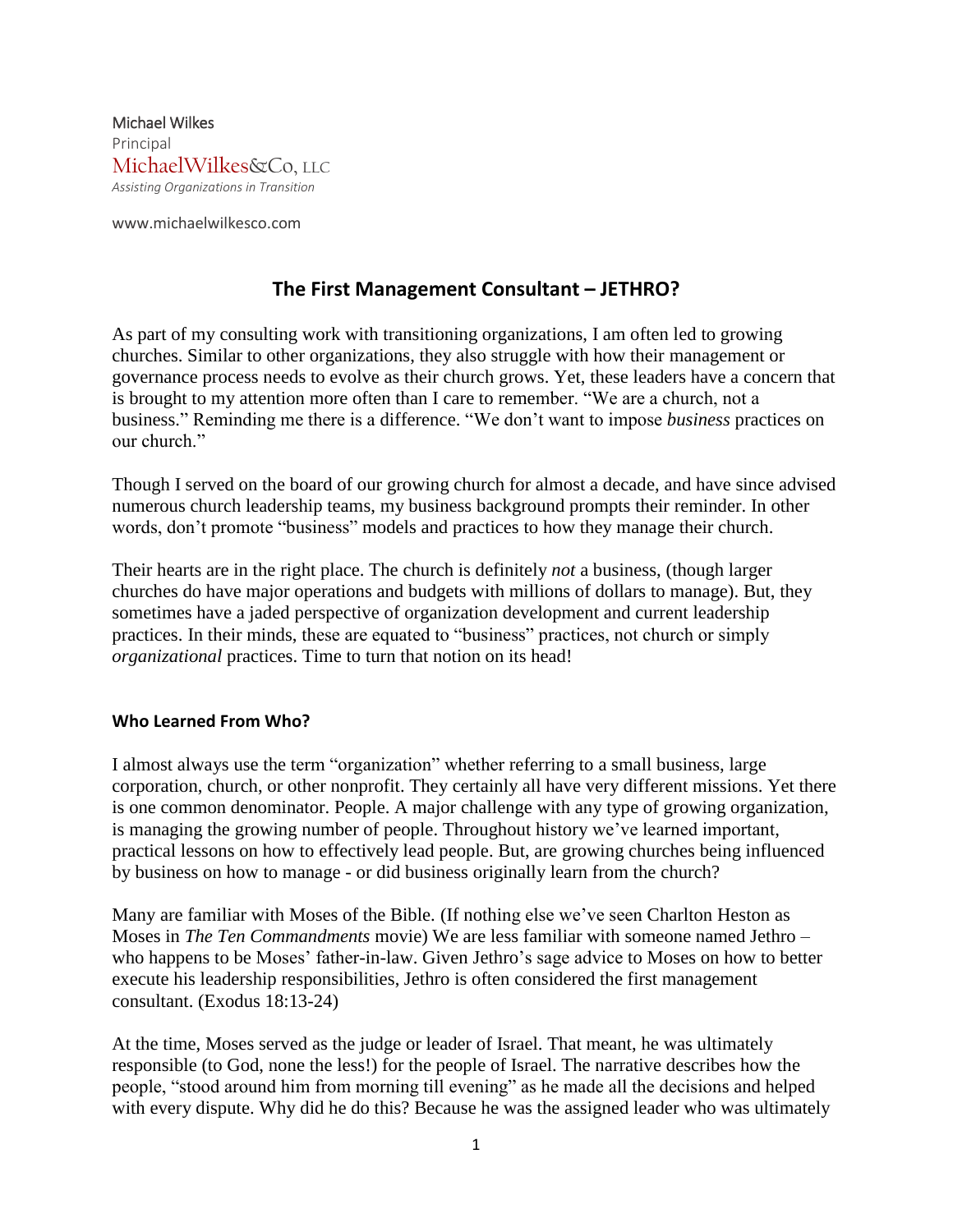responsible for the people and ensuring that God's will prevailed. Yet like many leaders from all types of organizations, he believed being accountable meant *personally* having to make all the decisions. But it was not going well.

In Jim Collins' famous book, *Good To Great*, he urges leaders to "Confront the Brutal Facts." This is frequently a primary contribution from an outside consultant, to *ask the dumb questions* and *state the obvious*. Why? Over time, organizational leaders tend to become "part of the system." This means they may become less observant to things that seem obvious to an outsider. Or, they may simply ignore a particular issue, because it's so difficult to change. Sometimes, they just don't want to change a certain process or practice, because they created it. One of the benefits of a consultant is simply an outsider looking in with a fresh perspective.

As that outsider, it was apparent to Jethro that Moses was burning out, and the people were getting frustrated. So he asks the obvious question: *"What is this you are doing for the people? Why do you alone sit as judge, while all these people stand around you from morning till evening?"* Jethro is someone who had very practical experience overseeing large numbers of people, and knows there's a better way. Moses, like most leaders, replies from his perspective and sense of responsibility. *"Because the people come to me…whenever they have a dispute…I decide between the parties and inform them of God's decrees and laws."* He was assigned the leadership role, and he was the only one with the knowledge to perform in that role. (A very frequent perspective from founders/leaders of any type of organization)

Jethro then shifts to consultant mode, offering insights from his experience. *"What you are doing is not good."* Then, with a jolt of reality he states the brutal facts. *"You and these people who come to you will only wear yourselves out. The work is too heavy for you; you cannot handle it alone."* More consultant than coach, Jethro then candidly offers his perspective. *"Listen now to me and I will give you some advice…"* But first, he affirms Moses' role as the leader, and yes, he remains ultimately responsible. Then Jethro enlightens Moses with the simple fact that just because he is responsible does *not* mean he personally has to do everything himself. He needs a leadership team, and he should, *"Teach them the decrees and laws, and show them the way to live and the duties they are to perform."* Teach and show others how to leader – THAT is how Moses should effectively fulfill his responsibilities.

Jethro tells Moses he doesn't have to carry this burden himself – in fact, that isn't good for the people or him. In his wisdom, Jethro also knew that "who" Moses would choose on his leadership team was just as important as the structure he would implement. Jethro instructed Moses to:

- Select *capable* men from all the people
- Each should fear God, be trustworthy, and hate dishonest gain
- Teach them the decrees/laws, and show them how to perform their duties
- Appoint them as officials over thousands, hundreds, fifties and tens
- Have them serve as judges/leaders for all the people for most issues
- Bring only the most difficult issues/decisions to Moses

Jethro offers practical management advice that today we would call delegation, organizational structure, and a hierarchical chain of command. It was also critical that Moses ensured the